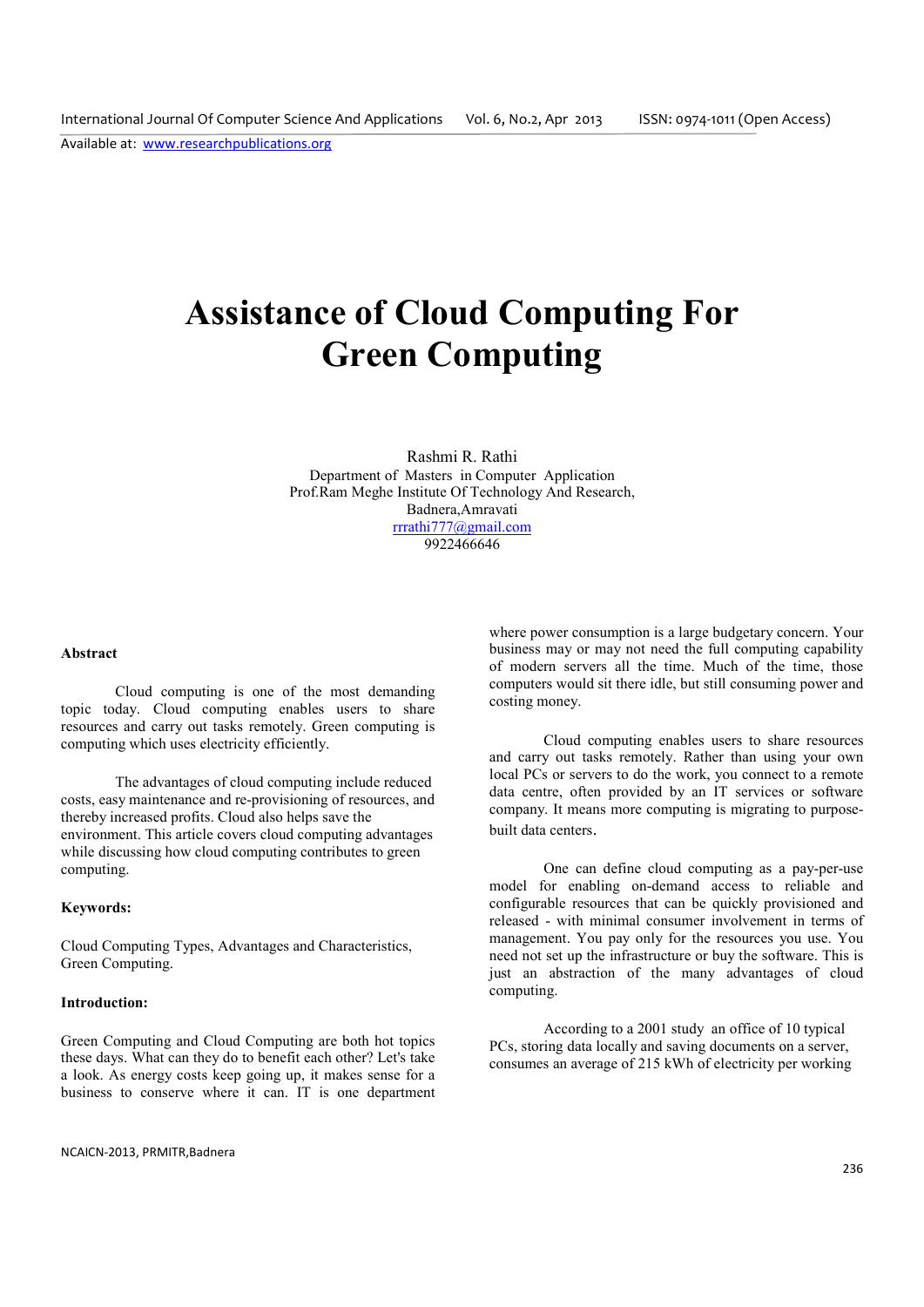week. Those PCs also produce a lot of heat, which may mean you need air-conditioning, using even more power.

In its most extreme form, cloud computing replaces your business PCs with 'thin clients' who contain no software, no disk and no moving parts. They connect to a remote server which stores data and does the actual work. Everything you need, you access remotely.

This can significantly cut the amount of energy you use in your office. On average, the same size office would consume 133 kWh per working week. That's a big difference: in terms of carbon emissions, it's like driving 9.000 fewer miles in a new car. Even allowing for improvements in PC efficiency since that 2001 study, you're still likely to see a saving

 Cloud computing can also be define as-cloud computing is a delivery of computing as a service rather than a product by shared resources.

.

Cloud computing is a technology that uses internet and remote servers to maintain data and applications.



Cloud computing logical diagram

*Example:* Simple example of cloud computing is *yahoo mail, gmail, hotmail.* 

You don't need software to use them. All a consumer would need is just an internet connection and you can just start sending emails.

The server and email management software is just on cloud (internet)

And totally managed by the cloud server provider yahoo, gmail etc. The consumer gets to use the software alone and enjoy the benefits.

*Cloud computing types:* 

*a) Public cloud:*  A public cloud is one based on the standard cloud computing model, in which a service provider makes resources, such as applications and storage, available to the general public over the Internet. Public cloud services may be free or offered on a pay-per-usage model.

# **b)** *Community cloud***:**

Community cloud shares infrastructure between several organizations from a specific community with common concerns (security, compliance, jurisdiction, etc.), whether managed internally or by a third-party and hosted internally or externally. The costs are spread over fewer users than a public cloud (but more than a private cloud), so only some of the cost savings potential of cloud computing are realized.

#### **c)** *Hybrid cloud:*

Hybrid cloud is a composition of two or more clouds (private, community, or public) that remain unique entities but are bound together, offering the benefits of multiple deployment models. It can also be defined as multiple cloud systems that are connected in a way that allows programs and data to be moved easily from one deployment system to another.

# **d)** *Private cloud:*

Private cloud is infrastructure operated solely for a single organization, whether managed internally or by a third-party and hosted internally or externally. They have attracted criticism because users "still have to buy, build, and manage them" and thus do not benefit from less hands-on management,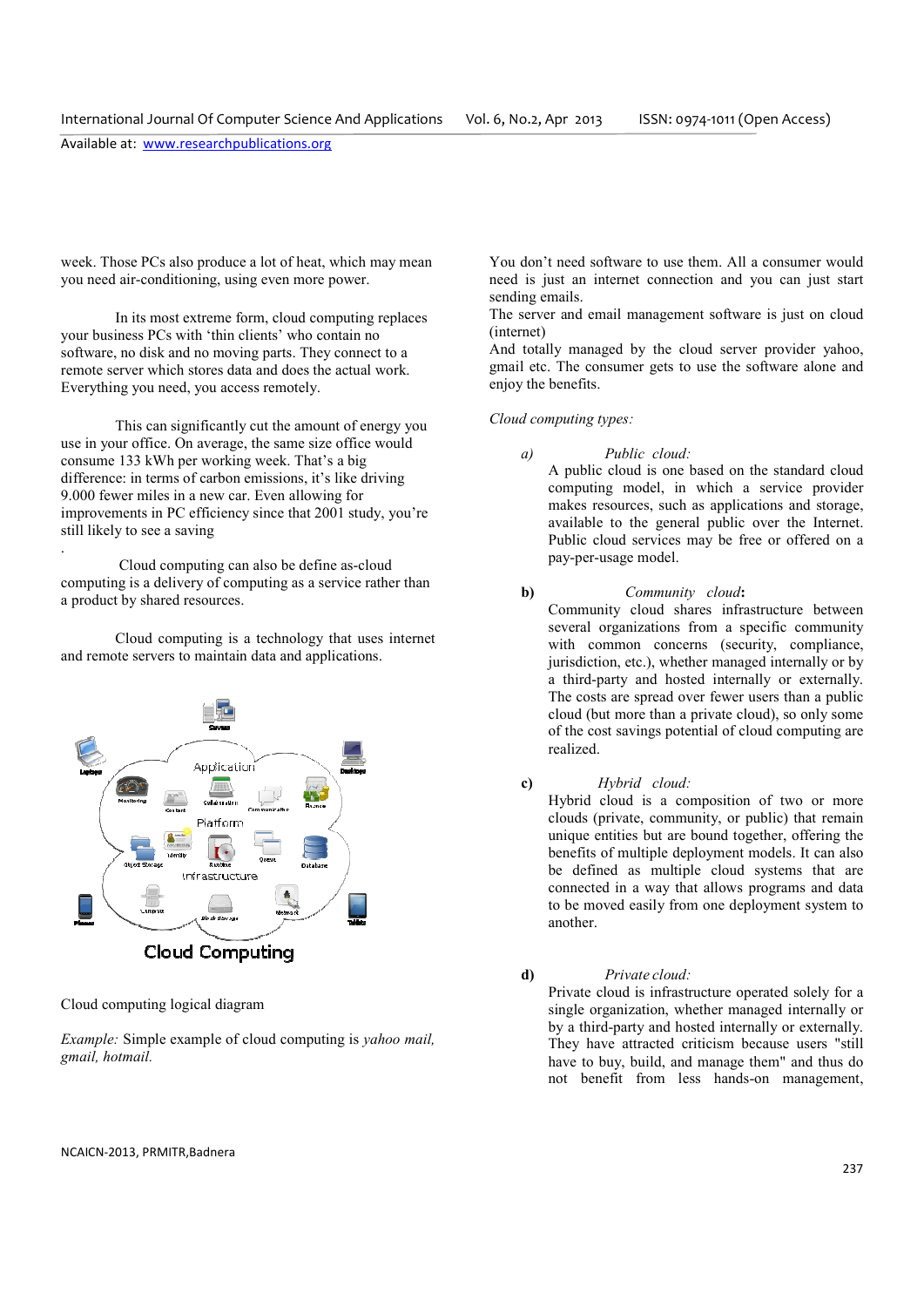essentially "[lacking] the economic model that makes cloud computing such an intriguing concept.

#### *Green computing:*

Green computing can be define as-<br>"the study and practice

and practice of designing, manufacturing, using, and disposing of computers, servers, and associated subsystems—such as monitors, printers, storage devices, and networking and communications systems — efficiently and effectively with minimal or no impact on the environment."

# *Why cloud computing is green computing:*

### **1. Resource virtualization, enabling energy and resource efficiencies.**

Virtualization is a foundational technology for deploying cloud-based infrastructure that allows a single physical server to run multiple operating system images concurrently. As an enabler of consolidation, server virtualization reduces the total physical server footprint, which has inherent green benefits.

From a resource-efficiency perspective, less equipment is needed to run workloads, which proactively reduces data center space and the eventual e-waste footprint. From an energy-efficiency perspective, with less physical equipment plugged in, a data center will consume less electricity.

It's worth noting that server virtualization is the most widely adopted green IT project implementted or planned, at 90 percent of IT organizations globally into 2011.

### **2. Automation software, maximizing consolidation and utilization to drive efficiencies.**

The presence of virtualization alone doesn't maximize energy and resource efficiencies. To rapidly provision, move, and scale workloads, cloud-based infrastructure relies on automation software.

Combined with the right skills and operational and architectural standards, automation allows IT professionals to make the most of their cloud-based infrastructure investment

by pushing the limits of traditional consolidation and utilization ratios.

The higher these ratios are, the less physical infrastructure is needed, which in turn maximizes the energy and resource efficiencies from server virtualization.

#### **3. Pay-per-use and self-service, encouraging more efficient behavior and life-cycle management.**

The pay-as-you-go nature of cloud-based infrastructure encourages users to only consume what they need and nothing more. Combined with self-service, life-cycle management will improve, since users can consume infrastructure resources only when they need it -- and "turn off" these resources with set expiration times.

In concert, the pay-per-use and self-service capabilities of cloud-based infrastructure drive energy and resource efficiencies simultaneously, since users only consume the computing resources they need when they need it.

### **4. Multi tendency delivering efficiencies of scale to benefit many organizations or business units.**

Multi tendency allows many different organizations (public cloud) or many different business units within the same organization (private cloud) to benefit from a common cloud-based infrastructure.

By combining demand patterns across many organizations and business units, the peaks and troughs of compute requirements flatten out. Combined with automation, the ratio between peak and average loads becomes smaller, which in turn reduces the need for extra infrastructure. The result: massive efficiencies and economies of scale in energy use and infrastructure resources.

So migrating workloads to cloud resources, or developing new workloads in a cloud-native environment, can help an IT organization contribute to energy-efficiency and sustainability goals. But so far, cloud services and their providers are doing little to help their customers on three other facets of a green IT program

#### *Characteristics of cloud computing:*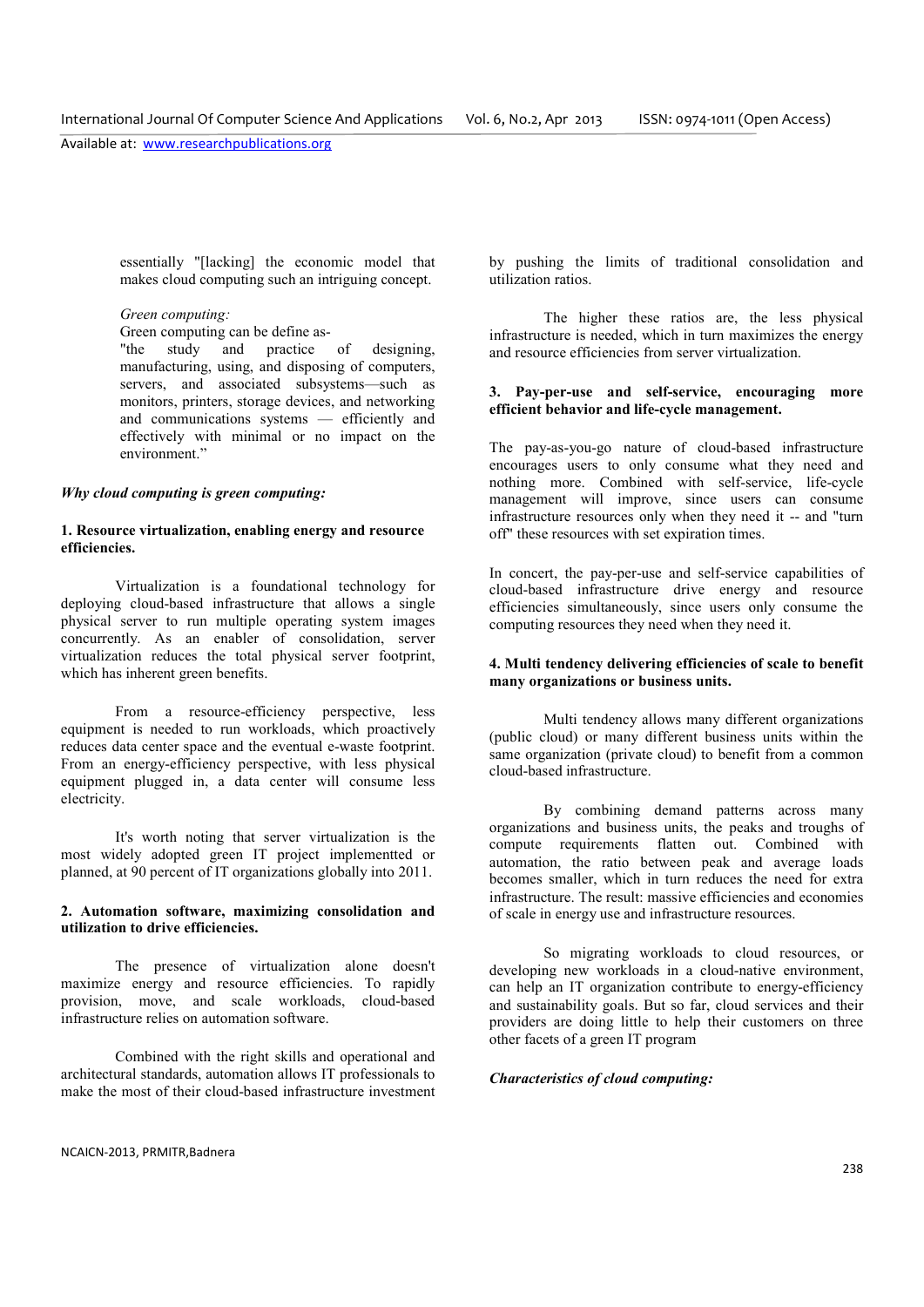Cloud computing exhibits the following key characteristics:

- *Accessibility*
- *Service Management*

Available at: www.researchpublications.org

- *User Metering*
- *Automation*
- *Virtualization*
- *Cost Efficiency*
- *Flexibility*
- *Agility*
- Reliability
- Scalability
- Performance
- Maintenance

*Advantages of cloud computing:* As you can see, there are numerous advantages of cloud computing, the most basic ones are-

- Being Remote Accessibility
- Quick re-provisions.
- Reduce runtime and response time
- Minimize infrastructure Risk
- Lower Cost Of Entry
- Increased pace of innovation
- A mobile profile
- An interim evaluation for the business.

#### *Advantages with Green Computing*



This section talks about advantages of cloud computing under green computing. Green computing can be defined as energy efficient usage of computing resources. Most of the computers today are Energy Star certified. They are designed to reduce the consumption of electricity while also reducing emissions that damage the environment. Taking the advantages of cloud computing further contributes to green computing.

As cloud computing can always be used to reprovisioning of resources, when you need to expand, you need not buy the infrastructure to increase the carbon emissions by way of using more electricity to cool off the computer resources. You can just expand to the cloud to use the pre-built resources to stop the increase in electricity usage at your end. You also need not add cooling components thereby reducing the hazardous emissions. Thus, you save the environment while also saving on the expenses incurred due to a demand for expansion.

The expansion can be as small as writing a code for your business. There are several generic software available through SaaS. You can use the one that suits your company or personal needs. This saves you the trouble of adding one or more computers to your infrastructure for the purpose of storing the database(s) used by the code. This keeps a check on your electricity usage, thereby contributing to green computing.

Cloud computing also allows you to let your employees telecommute. This means large savings while contributing heavily to environmentally friendly green computing. Your employees can access the cloud - public or private - from any corner of the world and can work from their homes. This means they need not drive to the business premises. This saves them fuel and reduces carbon emissions, which in turn, saves the environment. You can also cut down the number of electronic devices when your employees are telecommuting. You use less computers and other machinery, which means reduced usage of electricity. If you use less computers and servers, you also cut down on cooling resources, which reduce both electricity usage and carbon emissions - again contributing to the environment and green computing.

As you can see, there are several advantages of cloud computing. Here's a summary: